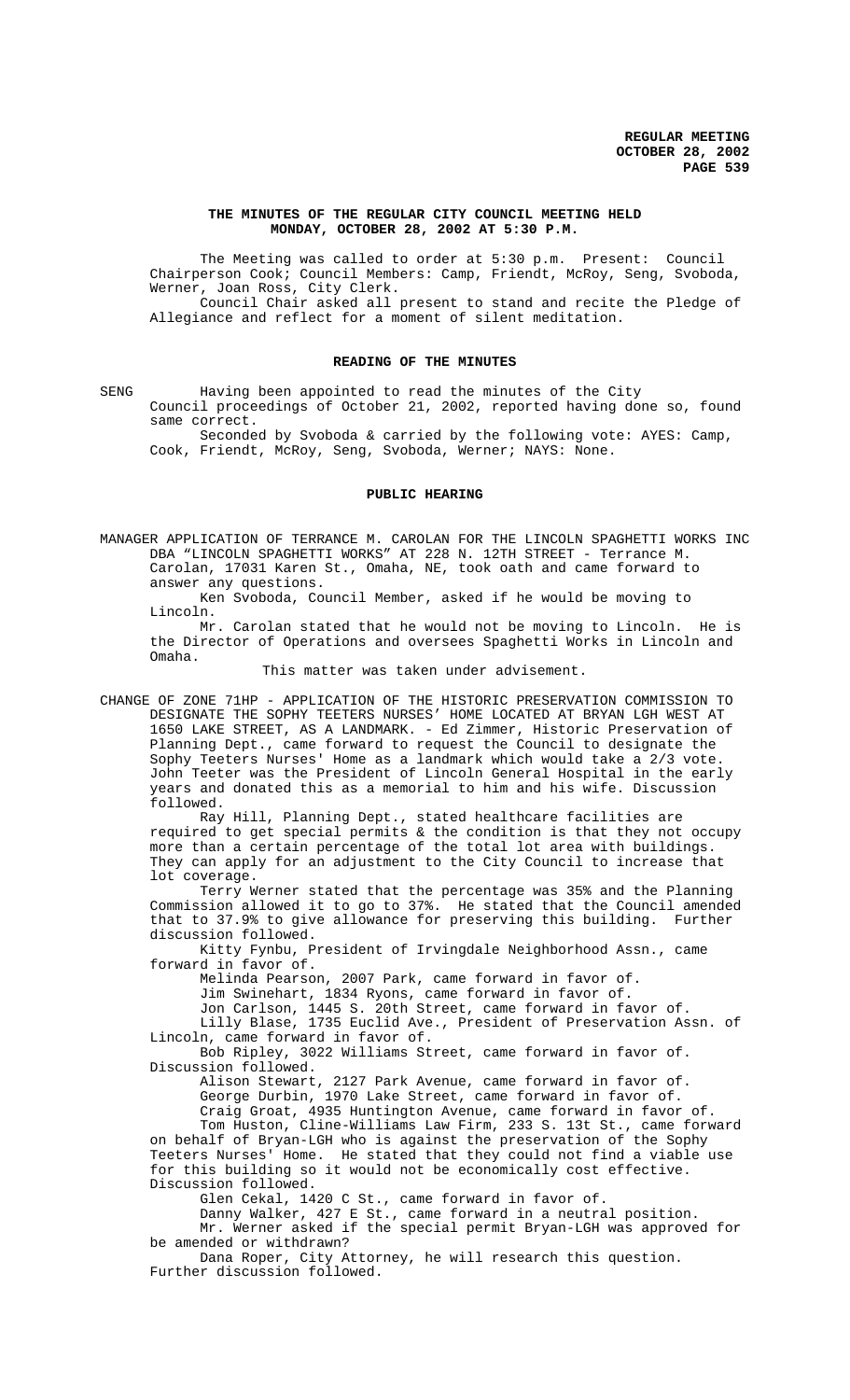This matter was taken under advisement.

## **TOOK BREAK 7:10 P.M. RECONVENED 7:40 P.M.**

AMENDING TITLE 6 OF THE LINCOLN MUNICIPAL CODE RELATING TO ANIMALS BY ADDING A NEW CHAPTER 6.02 RELATING TO ANIMAL CONTROL DEFINITIONS WHICH CONSOLIDATES THE DEFINITIONS PREVIOUSLY FOUND IN CHAPTERS 6.04, 6.08, 6.10 AND 6.12 AND REVISES THE DEFINITION OF REVISED DEFINITIONS FOR "HOBBY KENNEL" OR "CATTERIES," "KENNEL," AND "FOWLS," AND ADDS NEW DEFINITIONS FOR "ANIMAL RESCUE ORGANIZATION," "ANIMAL SHELTER," "FOSTER HOMES," "ROOSTER," "COMMERCIAL BOARDING KENNEL," "COMMERCIAL BREEDING KENNEL," "DOG KENNEL," "INDOOR HOUSING FACILITY," "MULTI-DOG HOUSEHOLD," "MULTI-CAT HOUSEHOLD," "OUTDOOR HOUSING FACILITY," AND "WRITTEN CONSENT"; AND; BY AMENDING CHAPTER 6.04 RELATING TO ANIMAL CONTROL REGULATIONS IN GENERAL TO PROHIBIT ROOSTERS WITHIN THE CITY OF LINCOLN, TO REGULATE ANIMAL RESCUE ORGANIZATIONS, AND TO MODIFY PERMIT FEE PROVISIONS; BY AMENDING CHAPTER 6.08 RELATING TO DOGS TO SET MINIMUM PENALTY AMOUNTS FOR REPETITIVE VIOLATIONS OF LICENSING REQUIREMENTS, TO INCREASE LICENSING FEES FOR DOGS, TO REQUIRE DISPOSAL OF DOG FECES OR MANURE IN A SANITARY MANNER, TO PERMIT AND REGULATE MULTI-DOG HOUSEHOLDS, TO PERMIT AND REGULATE COMMERCIAL BREEDING KENNELS, AND TO EXEMPT COMMERCIAL BREEDING KENNELS AND MULTI-DOG HOUSEHOLDS FROM THE PROHIBITION OF MAINTAINING A DOG KENNEL; BY AMENDING CHAPTER 6.10 RELATING TO DANGEROUS DOGS TO ALLOW THE USE OF MICROCHIPS FOR MARKING SUCH DOGS AND TO SET MINIMUM PENALTIES; BY AMENDING 6.12 RELATING TO CATS TO SET MINIMUM PENALTIES FOR REPETITIVE VIOLATIONS OF LICENSING REQUIREMENTS, TO PLACE A LIMIT ON THE NUMBER OF CATS A PERSON MAY OWN WITHOUT A MULTI-CAT HOUSEHOLD, CATTERY OR HOBBY KENNEL PERMIT, TO INCREASE LICENSE FEES FOR CATS, TO INCREASE LICENSE FEES FOR CATTERIES AND HOBBY KENNELS, TO PERMIT AND REGULATE MULTI-CAT HOUSEHOLDS, TO ALLOW CURRENT CAT OWNERS OR THOSE WHO ARE SUBSEQUENTLY ANNEXED INTO THE CITY WHO OWN MORE THAN 15 CATS TO RETAIN ALL THEIR CATS UNTIL DEATH OR TRANSFER OF OWNERSHIP OF THE CAT; IN ORDER TO IMPLEMENT THE RECOMMENDATIONS OF THE ANIMAL CONTROL BOARD - Bruce Dart, Director of Health Dept., came forward to state that this will allow for the support of the health & safety of our four legged friends and will create a formal relationship with animal rescue organizations. Some of the changes are a new pooper scooper law, roosters are to be banned from the City limits, and a limited number of cats in a household. This ordinance was written with input from many members of our community. Discussion followed.

Bob Van Valkenburg, 7921 Reno Road, stated he felt there were a lot of discrepancies in this ordinance. Discussion followed.

Ken Svoboda, Council Member, asked about the fine for the pooper scooper law.

Mr. Roper, stated this would be a misdemeanor for which the fine is up to \$500.00. Discussion followed.

Craig Groat, 4935 Huntington Ave., stated he was against the fees. He felt that many people would not be able to afford them.

Glen Cekal, 1420 C St., asked if this included penalties for animal abuse.

Danny Walker, 427 E St., asked if they were going to regulate animals around food such as the Farmer's Market in the Haymarket. Discussion followed.

John Beck, 10100 Holdrege, stated this ordinance is a big improvement. He does feel that even though those that use assistance dogs don't want an exemption from this law there are some that physically cannot clean up after their dog. He also explained the reason Police Dogs are exempted especially in the line of duty.

Beth Boal, 1824 C Street, stated she felt there were three areas of the ordinance needing to be tweaked, which she mentioned, but was in favor of the ordinance. Discussion followed.

Tonya Skinner, Assistant City Attorney, came forward to answer questions. Discussion followed.

Linda Lyman, 2331 N. Main Street, came forward stating she has 37 cats. She takes in homeless cats and can keep her home clean & odor<br>free. She feels that the law should fit the circumstances. Discuss She feels that the law should fit the circumstances. Discussion followed.

Mr. Werner asked if it is appropriate to hold the public hearing open if amendments are to be made.

Mr. Roper answered the public hearing does not need to be kept open to make amendments to the ordinance. Further discussion followed. Jonathan Cook, Council Member, asked if the proposed fees are to help finance another animal control officer.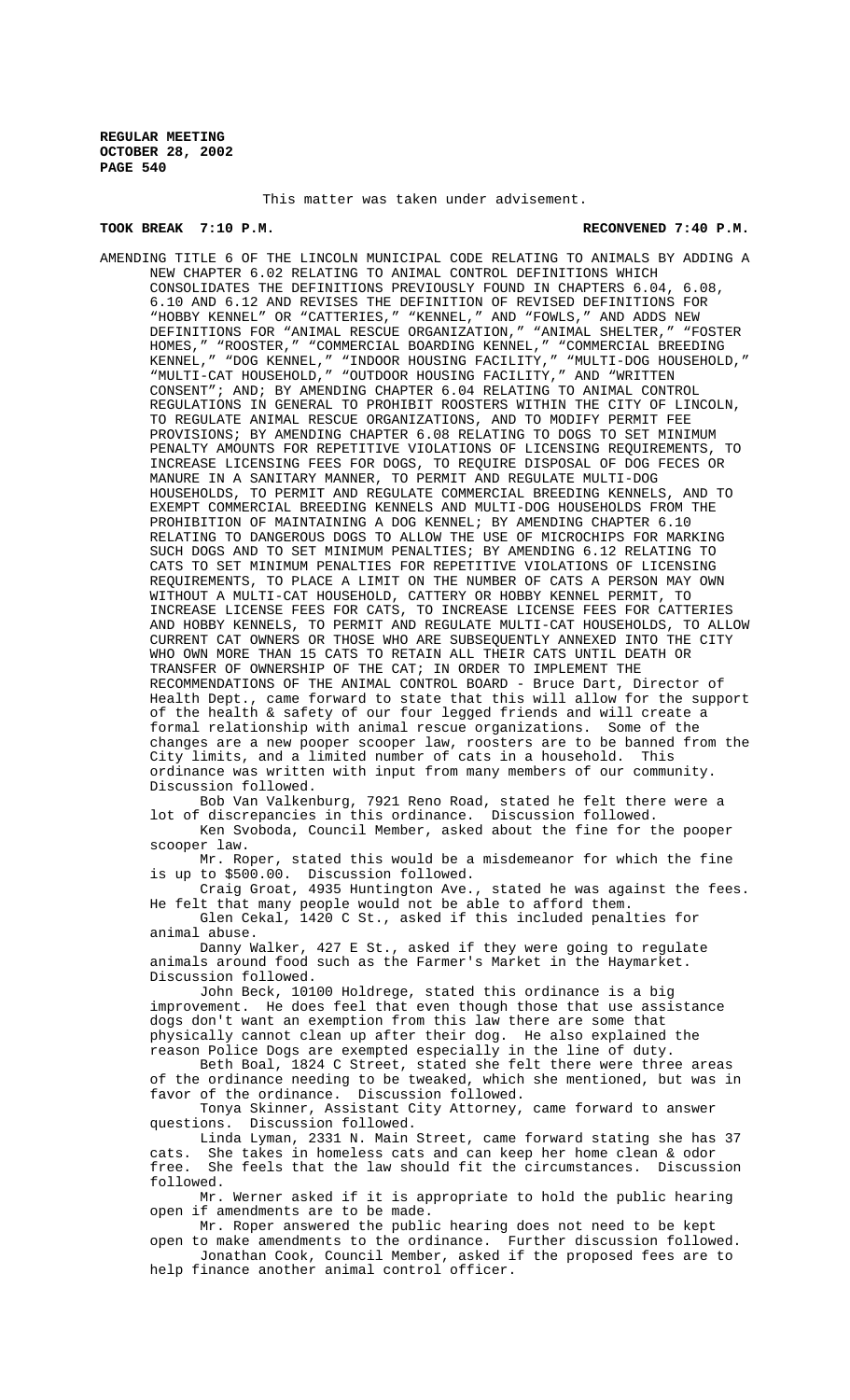Mr. Dart answered no. The fees are to balance things out in Animal Control.

This matter was taken under advisement.

APPROVING AND ADOPTING THE NORTH 27TH STREET CORRIDOR AND ENVIRONS REDEVELOPMENT PLAN FOR THE REDEVELOPMENT OF AN AREA GENERALLY BOUNDED ON THE SOUTH BY N STREET, ON THE WEST BY 23RD STREET, ON THE NORTH BY LEIGHTON AVENUE, AND ON THE EAST BY 31ST STREET - Wynn Hjermstad, Urban Development, came forward to present a new 27th Street Redevelopment Plan. A couple of things happened to necessitate the new plan. Two elements came from the State Legislature which passed LB875. Two new recommendations put into the legislation are as follows: 1. that there be a cost benefit analysis of every project that's done that uses T.I.F. and, 2. they created a"But For" requirement. If it were not But For the use of T.I.F. this project could not happen. They thought these would really prove that these projects were worth doing. Our plan was so old that it didn't address these things.

Anthony Bonelli, President of North 27th Street Business & Civic Organization, came forward in support of this Redevelopment Plan. Morris Becker, 3259 Starr Street, came forward in support of. This matter was taken under advisement.

SPECIAL PERMIT 1976 - APPLICATION OF WILLARD GIEBENRATH TO DEVELOP VIEW POINTE NORTH COMMUNITY UNIT PLAN FOR 14 SINGLE FAMILY ACREAGE LOTS ON PROPERTY GENERALLY LOCATED AT N. 70TH STREET AND WAVERLY ROAD. (IN CONNECTION W/02R-245):

ACCEPTING AND APPROVING THE PRELIMINARY PLAT OF VIEW POINTE NORTH FOR 14 LOTS AND 5 OUTLOTS WITH WAIVERS OF THE REQUIRED STREET TREES, STREET LIGHTING, LANDSCAPE SCREENS, SIDEWALKS, CUL-DE-SAC LENGTH, STORM WATER DETENTION AND BLOCK LENGTH, ON PROPERTY GENERALLY LOCATED AT N. 70TH STREET AND WAVERLY ROAD. (IN CONNECTION W/02R-244) - Tom Huston, Cline-Williams Law Firm, 233 S. 13t St., came forward representing Willard Giebenrath to develop 13 new homes on 14 lots and will preserve over 76% for drainage & agriculture.

Jim Nagel, 11505 N 56th Street, came forward in favor of. Danny Walker, 427 E St., asked why there was a waiver on the storm water detention.

Julie Burns, 12909 N. 70th Street, presented a letter from Howard Wiegers to be placed on file and also came forward in opposition. Discussion followed.

Mike DeKalb, Planning Dept., came forward to answer questions. Harry Muhlbach, 14605 N. 56th Street, came forward in favor of. This matter was taken under advisement.

ACCEPTING THE REPORT OF NEW AND PENDING CLAIMS AGAINST THE CITY AND APPROVING DISPOSITION OF CLAIMS SET FORTH THEREIN FOR THE PERIOD OF OCTOBER 1 - 15, 2002 - Bill Dibbert, no address given, came forward to explain his claim to the City & to request that at least he be reimbursed 50% of the claim.

This matter was taken under advisement.

#### **MISCELLANEOUS BUSINESS**

Danny Walker, 427 E Street, read a letter to the editor referring to bond issues for trails & sidewalks. He questioned where the funds were for sidewalk repair. He also questioned the bond for new fire stations, fire station repair & other fire equipment. Craig Groat, 4935 Huntington Avenue, talked about sidewalks,

integrated health systems & about picnic tables propped on their side being dangerous to the public.

This matter was taken under advisement.

**\*\* END OF PUBLIC HEARING \*\***

# **COUNCIL ACTION**

#### **LIQUOR RESOLUTIONS**

MANAGER APPLICATION OF TERRANCE M. CAROLAN FOR THE LINCOLN SPAGHETTI WORKS INC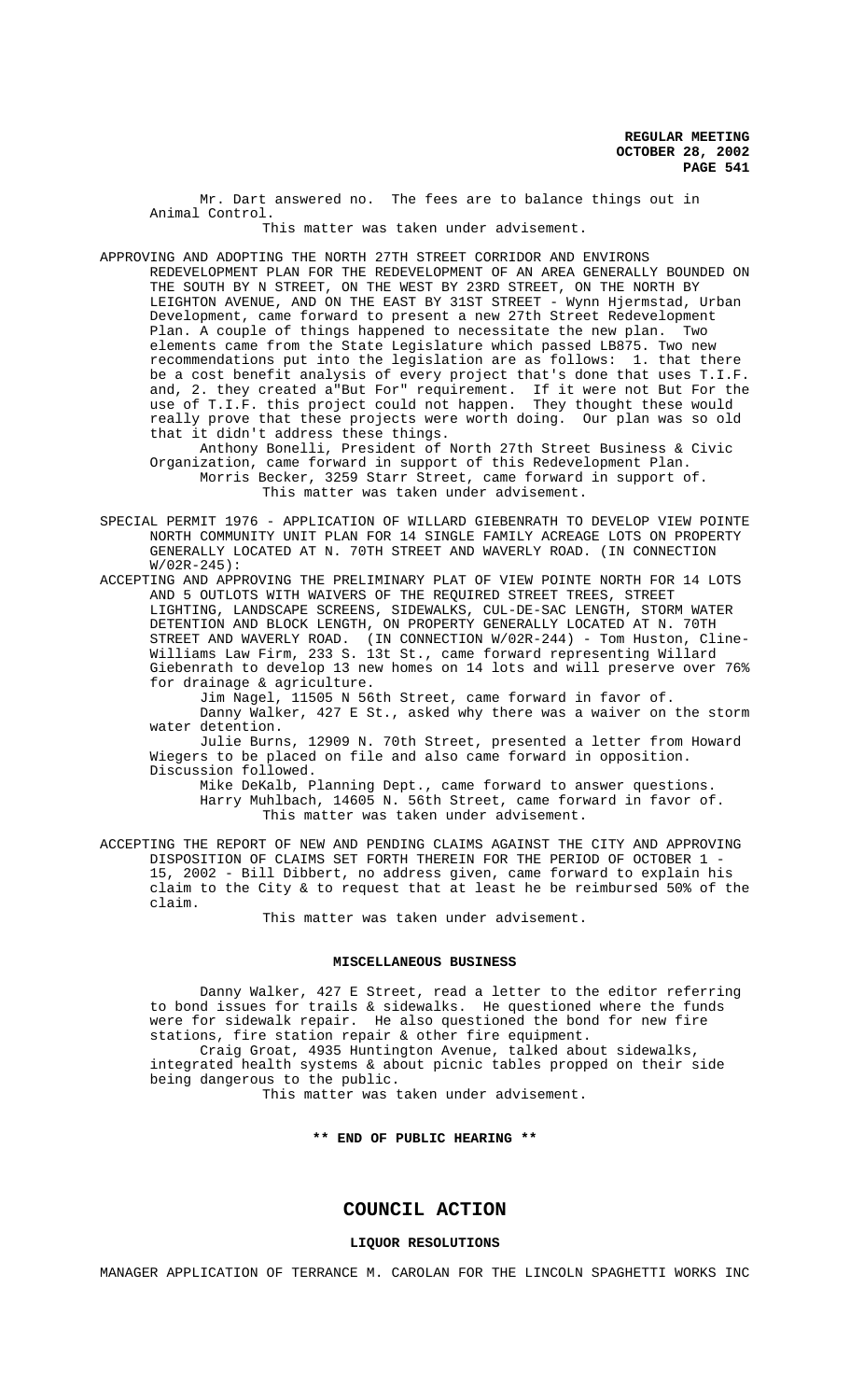DBA "LINCOLN SPAGHETTI WORKS" AT 228 N. 12TH STREET - CLERK read the following resolution, introduced by Ken Svoboda, who moved its adoption: A-81777 WHEREAS, The Lincoln Spaghetti Works Inc. dba "Lincoln Spaghetti

Works" located at 228 N. 12th Street, Lincoln, Nebraska has been approved for a Retail Class "C" liquor license, and now requests that Terrance M. Carolan be named manager;

WHEREAS, Terrance M. Carolan appears to be a fit and proper person to manage said business.

NOW, THEREFORE, BE IT RESOLVED by the City Council of the City of Lincoln, Nebraska:

That after hearing duly had as required by law, consideration of the facts of this application, the Nebraska Liquor Control Act, and the pertinent City ordinances, the City Council recommends that Terrance M. Carolan be approved as manager of this business for said licensee. The City Clerk is directed to transmit a copy of this resolution to the Nebraska Liquor Control Commission.

Introduced by Ken Svoboda Seconded by Seng & carried by the following vote: AYES: Camp, Cook, Friendt, McRoy, Seng, Svoboda, Werner; NAYS: None.

## **ORDINANCES - 2ND READING**

- CHANGE OF ZONE 71HP APPLICATION OF THE HISTORIC PRESERVATION COMMISSION TO DESIGNATE THE SOPHY TEETERS NURSES' HOME LOCATED AT BRYAN LGH WEST AT 1650 LAKE STREET, AS A LANDMARK. (10/14/02 - REQUEST TO CONTINUE P.H. TO  $10/28/02$  AND ACTION ON  $11/4/02$ ) - Clerk read the following ordinance, introduced by Ken Svoboda, for a Change of Zone 71HP, the application of the Historic Preservation Commission to designate the Sophy Teeters Nurses' Home located at Bryan LGH West at 1650 Lake Street, as a landmark, the second time.
- AMENDING TITLE 6 OF THE LINCOLN MUNICIPAL CODE RELATING TO ANIMALS BY ADDING A NEW CHAPTER 6.02 RELATING TO ANIMAL CONTROL DEFINITIONS WHICH CONSOLIDATES THE DEFINITIONS PREVIOUSLY FOUND IN CHAPTERS 6.04, 6.08, 6.10 AND 6.12 AND REVISES THE DEFINITION OF REVISED DEFINITIONS FOR "HOBBY KENNEL" OR "CATTERIES," "KENNEL," AND "FOWLS," AND ADDS NEW DEFINITIONS FOR "ANIMAL RESCUE ORGANIZATION," "ANIMAL SHELTER," "FOSTER HOMES," "ROOSTER," "COMMERCIAL BOARDING KENNEL," "COMMERCIAL BREEDING KENNEL," "DOG KENNEL," "INDOOR HOUSING FACILITY," "MULTI-DOG HOUSEHOLD," "MULTI-CAT HOUSEHOLD," "OUTDOOR HOUSING FACILITY," AND "WRITTEN CONSENT"; AND; BY AMENDING CHAPTER 6.04 RELATING TO ANIMAL CONTROL REGULATIONS IN GENERAL TO PROHIBIT ROOSTERS WITHIN THE CITY OF LINCOLN, TO REGULATE ANIMAL RESCUE ORGANIZATIONS, AND TO MODIFY PERMIT FEE PROVISIONS; BY AMENDING CHAPTER 6.08 RELATING TO DOGS TO SET MINIMUM PENALTY AMOUNTS FOR REPETITIVE VIOLATIONS OF LICENSING REQUIREMENTS, TO INCREASE LICENSING FEES FOR DOGS, TO REQUIRE DISPOSAL OF DOG FECES OR MANURE IN A SANITARY MANNER, TO PERMIT AND REGULATE MULTI-DOG HOUSEHOLDS, TO PERMIT AND REGULATE COMMERCIAL BREEDING KENNELS, AND TO EXEMPT COMMERCIAL BREEDING KENNELS AND MULTI-DOG HOUSEHOLDS FROM THE PROHIBITION OF MAINTAINING A DOG KENNEL; BY AMENDING CHAPTER 6.10 RELATING TO DANGEROUS DOGS TO ALLOW THE USE OF MICROCHIPS FOR MARKING SUCH DOGS AND TO SET MINIMUM PENALTIES; BY AMENDING 6.12 RELATING TO CATS TO SET MINIMUM PENALTIES FOR REPETITIVE VIOLATIONS OF LICENSING REQUIREMENTS, TO PLACE A LIMIT ON THE NUMBER OF CATS A PERSON MAY OWN WITHOUT A MULTI-CAT HOUSEHOLD, CATTERY OR HOBBY KENNEL PERMIT, TO INCREASE LICENSE FEES FOR CATS, TO INCREASE LICENSE FEES FOR CATTERIES AND HOBBY KENNELS, TO PERMIT AND REGULATE MULTI-CAT HOUSEHOLDS, TO ALLOW CURRENT CAT OWNERS OR THOSE WHO ARE SUBSEQUENTLY ANNEXED INTO THE CITY WHO OWN MORE THAN 15 CATS TO RETAIN ALL THEIR CATS UNTIL DEATH OR TRANSFER OF OWNERSHIP OF THE CAT; IN ORDER TO IMPLEMENT THE RECOMMENDATIONS OF THE ANIMAL CONTROL BOARD - CLERK read the following resolution, introduced by Terry Werner, amending title 6 of the Lincoln Municipal Code relating to animals by adding a new chapter 6.02 relating to animal control definitions which consolidates the definitions previously found in Chapters 6.04, 6.08, 6.10 and 6.12 and revises the definition of revised definitions for "hobby kennel" or "catteries," "kennel," and "fowls," and adds new definitions for "animal rescue organization," "animal shelter," "foster homes," "rooster," "commercial boarding kennel," "commercial breeding kennel," "dog kennel," "indoor housing facility," "multi-dog household," "multi-cat household," "outdoor housing facility," and "written consent"; and; by amending chapter 6.04 relating to animal control regulations in general to prohibit roosters within the City of Lincoln, to regulate animal rescue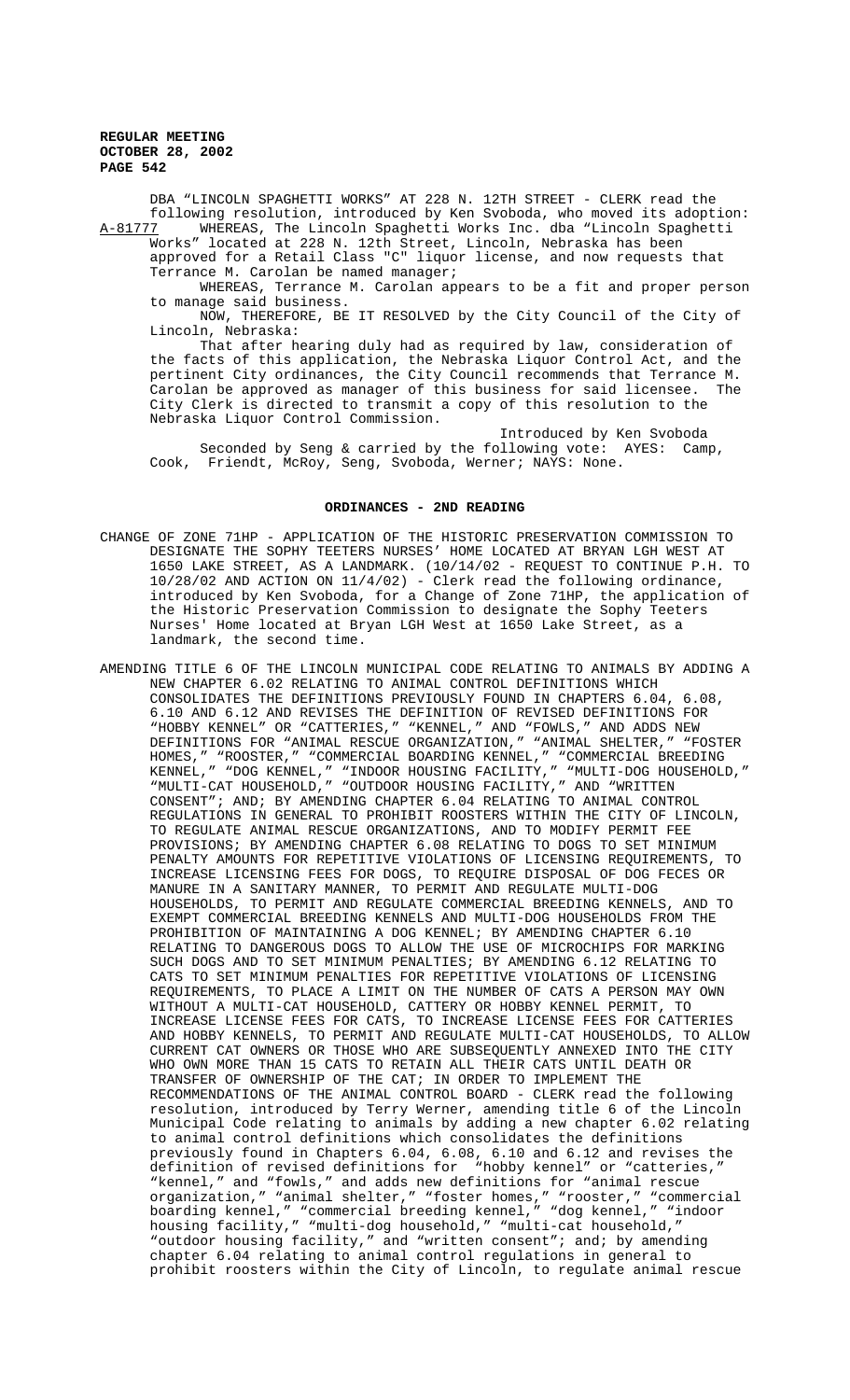organizations, and to modify permit fee provisions; by amending Chapter 6.08 relating to dogs to set minimum penalty amounts for repetitive violations of licensing requirements, to increase licensing fees for dogs, to require disposal of dog feces or manure in a sanitary manner, to permit and regulate multi-dog households, to permit and regulate commercial breeding kennels, and to exempt commercial breeding kennels and multi-dog households from the prohibition of maintaining a dog kennel; by amending chapter 6.10 relating to dangerous dogs to allow the use of microchips for marking such dogs and to set minimum penalties; by amending 6.12 relating to cats to set minimum penalties for repetitive violations of licensing requirements, to place a limit on the number of cats a person may own without a multi-cat household, cattery or hobby kennel permit, to increase license fees for cats, to increase license fees for catteries and hobby kennels, to permit and regulate multi-cat households, to allow current cat owners or those who are subsequently annexed into the city who own more than 15 cats to retain all their cats until death or transfer of ownership of the cat; in order to implement the recommendations of the animal control board, the second time.

#### **RESOLUTIONS**

APPROVING THE AMENDED INTERLOCAL AGREEMENT BETWEEN THE CITY AND COUNTY TO UPDATE THE ORIGINAL AGREEMENT AND PROVIDE FOR THE CONTINUANCE OF SERVICE BY THE COMMUNICATIONS CENTER FOR COMMUNICATION NEEDS TO THE LINCOLN POLICE DEPARTMENT, LINCOLN FIRE & RESCUE, LANCASTER COUNTY SHERIFF'S OFFICE AND CERTAIN FIRE/EMS AGENCIES WITH MEMBERSHIP IN THE LANCASTER COUNTY MUTUAL AID ASSOCIATION - CLERK read the following resolution,

introduced by Jon Camp, who moved its adoption:<br>A-81778 BE IT RESOLVED by the City Council of the BE IT RESOLVED by the City Council of the City of Lincoln, Nebraska:

That the attached Interlocal Agreement between the City of Lincoln, Nebraska and Lancaster County, Nebraska to amend and update the existing Interlocal Agreement for the establishment of the Lincoln Emergency Communications Center, commonly known as Lincoln 911, in accordance with the terms and conditions contained in said Agreement, is hereby approved and the Mayor is authorized to execute the same on behalf of the City of Lincoln.

The City Clerk is directed to return an executed copy of the Agreement to Don Herz, Finance Director and to Lancaster County. Introduced by Jon Camp

Seconded by Svoboda & carried by the following vote: AYES: Camp, Cook, Friendt, McRoy, Seng, Svoboda, Werner; NAYS: None.

APPOINTING JILL FLAGEL TO THE STARTRAN ADVISORY BOARD FOR A THREE-YEAR TERM EXPIRING OCTOBER 20, 2005 - CLERK read the following resolution, introduced by Jon Camp, who moved its adoption:

A-81779 BE IT RESOLVED by the City Council of the City of Lincoln, Nebraska:

That the appointment of Jill Flagel to the StarTran Advisory Board for a three-year term expiring October 20, 2005 is hereby approved. Introduced by Jon Camp Seconded by Svoboda & carried by the following vote: AYES: Camp, Cook, Friendt, McRoy, Seng, Svoboda, Werner; NAYS: None.

APPROVING AND ADOPTING THE NORTH 27TH STREET CORRIDOR AND ENVIRONS REDEVELOPMENT PLAN FOR THE REDEVELOPMENT OF AN AREA GENERALLY BOUNDED ON THE SOUTH BY N STREET, ON THE WEST BY 23RD STREET, ON THE NORTH BY LEIGHTON AVENUE, AND ON THE EAST BY 31ST STREET - CLERK read the following resolution, introduced by Jon Camp, who moved its adoption:

A-81780 WHEREAS, the City's Urban Development Department has prepared the North 27th Street Corridor and Environs Redevelopment Plan to supersede all previous Redevelopment Plans and amendments that cover an area generally bounded by "N" Street on the south; the viaduct over the Burlington Northern Santa Fe right-of-way, parallel to Cornhusker Highway on the north; 23rd Street on the west; and 31st Street on the east. The boundaries of the project are more specifically set forth on the attached map; and

WHEREAS, the City Council, after consideration of the North 26th/27th Street Redevelopment Area, Lincoln, Nebraska, Blight and Substandard Determination Study, determined that the area was blighted and substandard and declared the area blighted and substandard on June 19, 2000; and

WHEREAS, the City Council adopted the 2025 Lincoln-Lancaster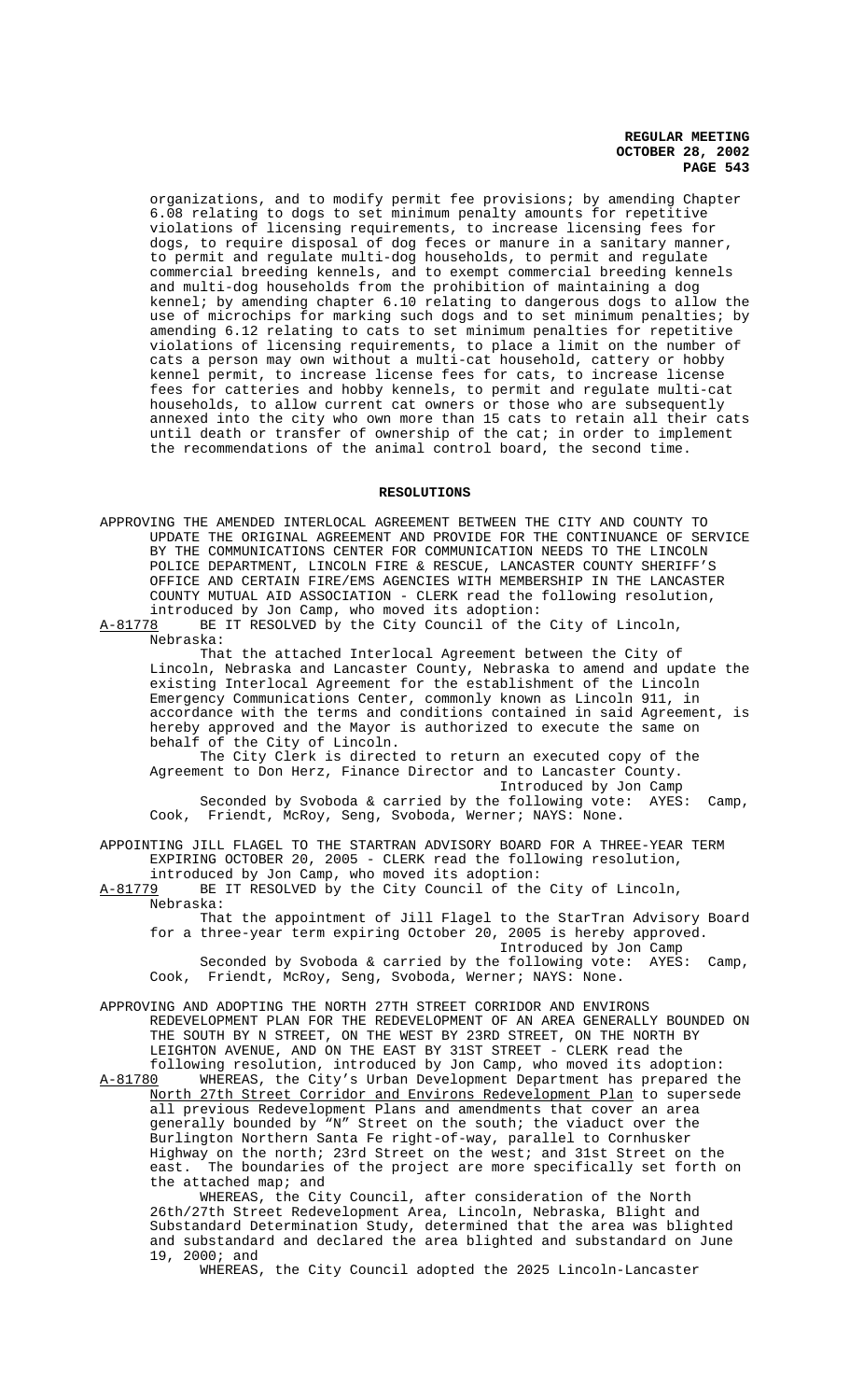County Comprehensive Plan which incorporated The North 27th Street Corridor Plan as a subarea plan on May 28, 2002; and WHEREAS, the Redevelopment Plan identifies the following objectives, which are consistent with The North 27th Street Corridor Plan an approved subarea plan of the Comprehensive Plan:

1. The North 27th Street Corridor should be a mixed use corridor.

2. Redevelopment should occur in ways that strengthen existing commercial and residential investments.

3. Replace affordable housing stock by assuring adequate sites.<br>4. Make North 27th Street a link between neighborhoods. 4. Make North 27th Street a link between neighborhoods.<br>5. Separate, to the degree possible, local and through

Separate, to the degree possible, local and through traffic movements.

6. Establish defensible edges between residential and nonresidential uses.

7. Provide additional open space/green space.

8. Provide a pedestrian friendly environment.<br>9. Develop zoning and signage regulations for

Develop zoning and signage regulations for the corridor which recognizes its mixed character and reduce visual conflicts. 10. Design features that encourage/promote security in the area.

WHEREAS, the Director of Urban Development has filed with the City Clerk the North 27th Street Redevelopment Plan generally consisting of improvements to pedestrian needs, closing access to N. 27th Street at Dudley and Orchard, replacement and repair of sidewalks, street unification and beautification, repair of sanitary sewers, drainage and storm sewers, providing commercial redevelopment projects, affordable housing, trails and trail bridge, community center, reconfiguration of Pentzer Park, and re-zoning areas to be compatible with redevelopment. Said plan is attached hereto and marked Attachment "A", and made a part hereof by reference. The Director of Urban Development has reviewed said plan and has found that the plan meets the conditions set forth in Neb. Rev. Stat. § 18-2113 (Reissue 1997); and

WHEREAS, on August 23, 2002 notice of public hearing was mailed, postage prepaid, to the president or chairperson of the governing body of each county, school district, community college, educational service unit, and natural resource district in which the real property subject to such plan is located and whose property tax receipts would be directly affected and to all registered neighborhood associations located in whole or in part within one mile radius of the area to be redeveloped setting forth the time, date, place, and purpose, of the public hearing to be held on September 4, 2002 before the Lincoln City - Lancaster County Planning Commission regarding the North 27th Street Redevelopment Plan, a copy of said notice and list of said registered neighborhood associations having been attached hereto as Attachment "B" and "C" respectively; and

WHEREAS, said proposed North 27th Street Redevelopment Plan has been submitted to the Lincoln-Lancaster County Planning Commission for review and recommendation, and said Planning Commission on October 2, 2002 found the plan to be in conformance with the Comprehensive Plan and recommended approval thereof; and

WHEREAS, on October 18, 2002 a notice of public hearing was mailed, postage prepaid, to the foregoing governing bodies and registered neighborhood associations setting forth the time, date, place, and purpose of the public hearing before the City Council to be held on October 28, 2002 regarding the proposed North 27th Street Redevelopment Plan, a copy of said notice having been attached hereto as Attachment "D"; and

WHEREAS, on October 11, 2002 and October 18, 2002 a notice of public hearing was published in the Lincoln Journal Star newspaper, setting forth the time, date, place, and purpose of the public hearing to be held on October 28, 2002 regarding the proposed North 27th Street Redevelopment Plan, a copy of such notice having been attached hereto and marked as Attachment "E"; and

WHEREAS, on October 28, 2002 in the City Council Chambers of the County City Building, 555 South 10th Street, Lincoln, Nebraska, the City Council held a public hearing relating to the proposed North 27th Street Redevelopment Plan and all interested parties were afforded at such public hearing a reasonable opportunity to express their views respecting said proposed plan; and

WHEREAS, the City Council has duly considered all statements made and materials submitted relating to said proposed North 27th Street Corridor and Environs Redevelopment Plan.

NOW, THEREFORE, IT IS FOUND AND DETERMINED by the City Council of the City of Lincoln, Nebraska as follows: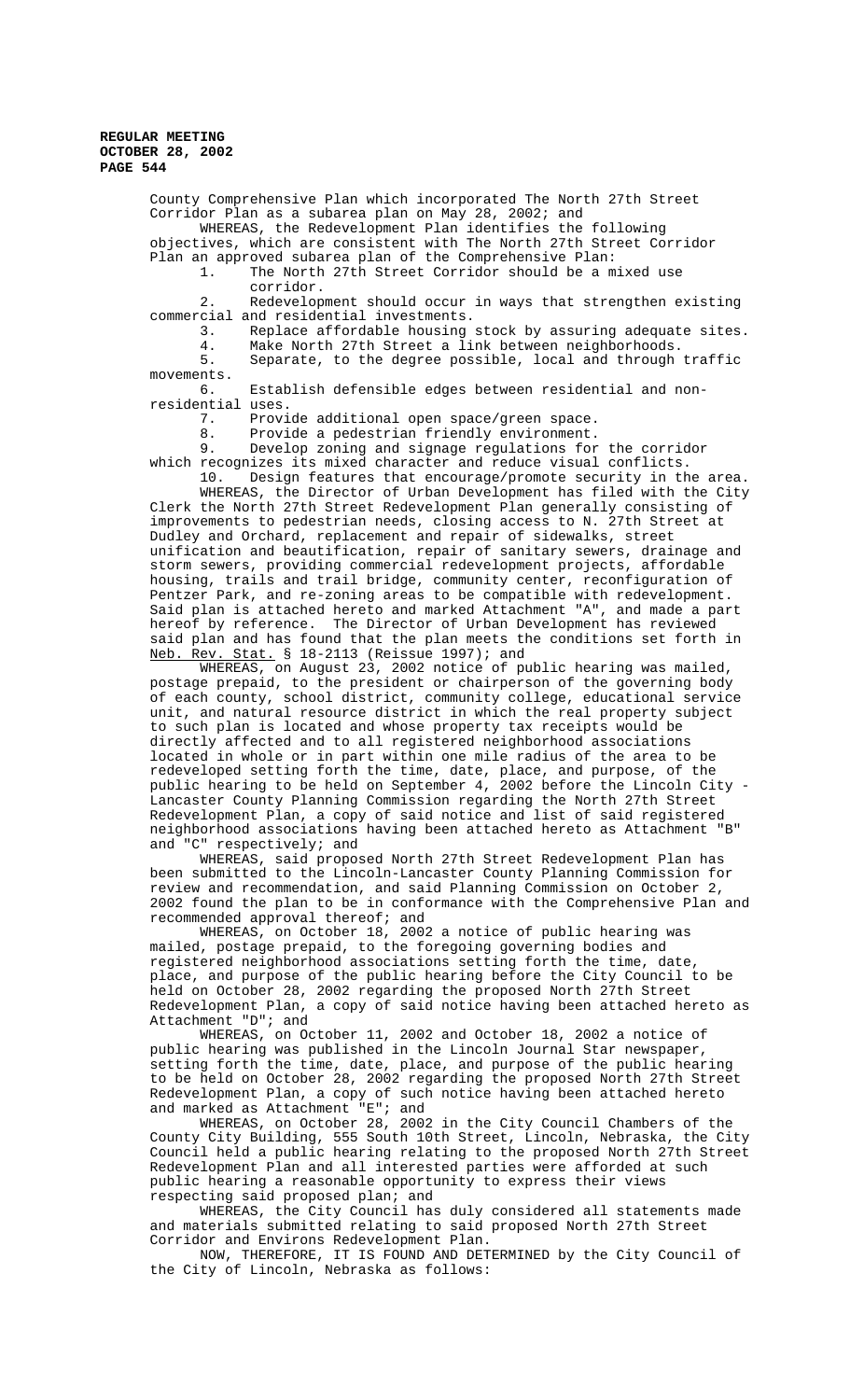1. That the North 27th Street Redevelopment Plan is described in sufficient detail and is designed with the general purpose of accomplishing a coordinated, adjusted, and harmonious development of the City which will promote general health, safety, and welfare, sound design and arrangement, the wise and efficient expenditure of public funds, and the prevention of the reoccurrence of unsanitary or unsafe dwelling accommodations or conditions of blight.

2. That the North 27th Street Redevelopment Plan is feasible and in conformity with the general plan for the development of the City of Lincoln as a whole and said plan is in conformity with the legislative declarations, and the determinations set forth in the Community Development Law.

3. That despite the previous redevelopment plan such substandard and blighted conditions are beyond remedy and control solely by regulatory process and the exercise of police power and cannot be dealt with effectively by the ordinary operations or private enterprise without the aids provided by the Community Development law, specifically including Tax Increment Financing. The elimination of said substandard and blighted conditions under the authority of the Community Development Law is found to be a public purpose and in the public interest.<br>4. That for projects utilizing funds authorized in Sec

That for projects utilizing funds authorized in Section 18-2147 of the Community Development Law, (a) the redevelopment activities provided for in the plan would not be economically feasible without the use of tax-increment financing, (b) the redevelopment activities would not occur in the community redevelopment area without the use of tax-increment financing, and (c) the costs and benefits of the redevelopment activities, including costs and benefits to other affected political subdivisions, the economy of the community, and the demand for public and private services have been analyzed by the governing body and have been found to be in the long-term best interest of the community impacted by the redevelopment activities all as more specifically set forth in the Plan as Redevelopment Activities and Estimated Expenditures.

BE IT RESOLVED by the City Council of the City of Lincoln, Nebraska:

That pursuant to the provisions of the Nebraska Community Development Law and in light of the foregoing findings and determinations, the North 27th Street Redevelopment Plan attached hereto as Attachment "A" is hereby accepted and approved by the City Council as the governing body for the City of Lincoln.

BE IT FURTHER RESOLVED that the Urban Development Director or his authorized representative is hereby authorized and directed to take all steps necessary to implement the provisions of said North 27th Street Redevelopment Plan.

Introduced by Jon Camp Seconded by Svoboda & carried by the following vote: AYES: Camp, Cook, Friendt, McRoy, Seng, Svoboda, Werner; NAYS: None.

SPECIAL PERMIT 1976 - APPLICATION OF WILLARD GIEBENRATH TO DEVELOP VIEW POINTE NORTH COMMUNITY UNIT PLAN FOR 14 SINGLE FAMILY ACREAGE LOTS ON PROPERTY GENERALLY LOCATED AT N. 70TH STREET AND WAVERLY ROAD. (IN CONNECTION W/02R-245) - PRIOR to reading:<br>WERNER Moved to delay Bill No.

Moved to delay Bill No. 02R-244 for three weeks to 11/18/02 with public hearing and with request for applicant to work with Health Department and Olsson Associates.

Seconded by Friendt & carried by the following vote: AYES: Camp, Cook, Friendt, McRoy, Seng, Svoboda, Werner; NAYS: None.

ACCEPTING AND APPROVING THE PRELIMINARY PLAT OF VIEW POINTE NORTH FOR 14 LOTS AND 5 OUTLOTS WITH WAIVERS OF THE REQUIRED STREET TREES, STREET LIGHTING, LANDSCAPE SCREENS, SIDEWALKS, CUL-DE-SAC LENGTH, STORM WATER DETENTION AND BLOCK LENGTH, ON PROPERTY GENERALLY LOCATED AT N. 70TH STREET AND WAVERLY ROAD. (IN CONNECTION W/02R-244) - PRIOR to reading:<br>WERNER Moved to delay Bill No. 02R-245 for three weeks 11/18/02 with WERNER Moved to delay Bill No. 02R-245 for three weeks 11/18/02 with

public hearing with request for applicant to work with Health to Department and Olsson Associates.

Seconded by Friendt & carried by the following vote: AYES: Camp, Cook, Friendt, McRoy, Seng, Svoboda, Werner; NAYS: None.

ACCEPTING THE REPORT OF NEW AND PENDING CLAIMS AGAINST THE CITY AND APPROVING DISPOSITION OF CLAIMS SET FORTH THEREIN FOR THE PERIOD OF OCTOBER 1 -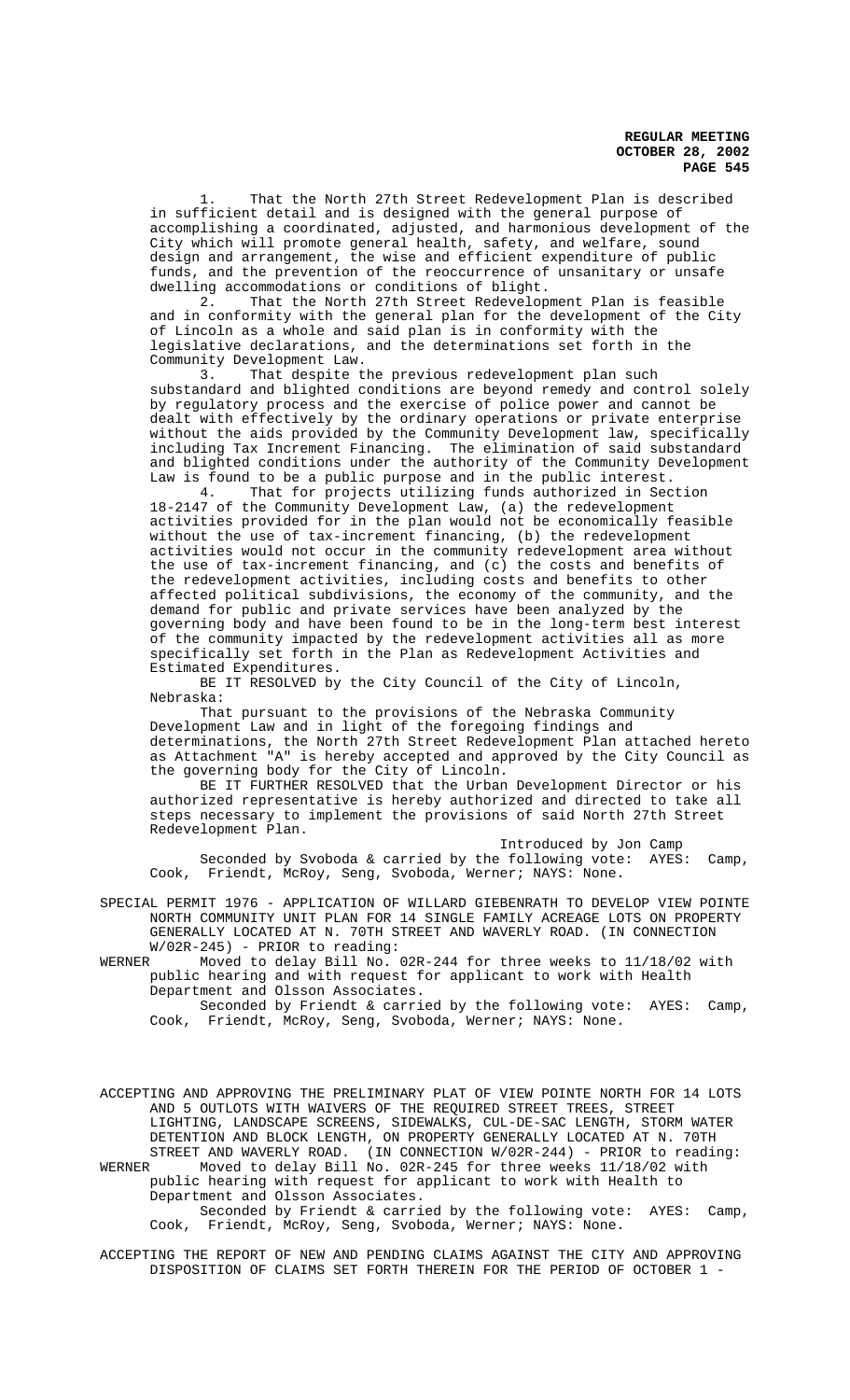15, 2002 - PRIOR to reading:<br>FRIENDT Moved to pay 50% of Bi Moved to pay 50% of Bill Dibbert claim. Seconded by Camp & carried by the following vote: AYES: Camp, Friendt, Svoboda, Werner; NAYS: Cook, McRoy, Seng. A-81781 BE IT RESOLVED by the City Council of the City of Lincoln, Nebraska: That the claims listed in the attached report, marked as Exhibit "A", dated October 16, 2002, of various new and pending tort claims filed against the City of Lincoln with the Office of the City Attorney or the Office of the City Clerk, as well as claims which have been disposed of, are hereby received as required by <u>Neb. Rev. Stat.</u> § 13-905 (Reissue 1997). The dispositions of claims by the Office of the City Attorney, as shown by the attached report, are hereby approved: **DENIED** ALLOWED Estate of Connie McCullough; Michael<br>McCullough, individually and as natural Michael & Sandra Lambelet \$500.00<br>Servant Cab Co., LLC 800.00<br>Cheyenne Hemphill 252.40 parent of Shane and Michelle McCullough; Cheyenne Hemphill 252.40 and Tom Graften, Personal Representative Skorohod Rentals 400.00 of the Estate of Connie McCullough MAS\*<br>Bill Dibbert \$1,042.50 \$2,005.00  $$1,042.50 \frac{42,085.00}{434.30}$ James F. Forcucci (434.30)<br>Jami Cave and Barb Cave (439.00) Jami Cave and Barb Cave Roger Crews 26.00 \* No A mount Specified The City Attorney is hereby directed to mail to the various claimants listed herein a copy of this resolution which shows the final disposition of their claim.

 Introduced by Jon Camp Seconded by Svoboda & carried by the following vote: AYES: Camp, Cook, Friendt, McRoy, Seng, Svoboda, Werner; NAYS: None.

SETTING HEARING DATE OF MONDAY, NOVEMBER 18, 2002 AT 1:30 P.M. FOR MAN. APP. OF STEVEN D. BARTOS FOR LA SOCIETE DES 40 HOMMES DBA AMERICAN LEGION 3 LOCATED AT 5630 P STREET - CLERK read the following resolution, introduced by Jon Camp, who moved its adoption:

A-81782 BE IT RESOLVED by the City Council, of the City of Lincoln, that a hearing date is hereby set for Mon., November 18,2002, at 1:30 p.m. or as soon thereafter as possible in the City Council Chambers, County-City Building, 555 S. 10th St., Lincoln, NE, for the Man. App. of La Societe Des 40 Hommes dba "American Legion 3" at 5630 P Street.

Introduced by Jon Camp Seconded by Svoboda & carried by the following vote: AYES: Camp, Cook, Friendt, McRoy, Seng, Svoboda, Werner; NAYS: None.

SETTING HEARING DATE OF MONDAY, NOVEMBER 18, 2002 AT 1:30 P.M. FOR APP. OF DLP, INC. DBA TAM O'SHANTER FOR A CLASS "C" LIQUOR LICENSE AT 105 S. 25TH ST. - CLERK read the following resolution, introduced by Jon Camp, who moved its adoption:

A-81783 BE IT RESOLVED by the City Council, of the City of Lincoln, that a hearing date is hereby set for Mon., November 18,2002, at 1:30 p.m. or as soon thereafter as possible in the City Council Chambers, County-City Building, 555 S. 10th St., Lincoln, NE, for the App. of DLP, Inc. dba Tam O'Shanter for a Class "C" Liquor License at 105 S. 25th Street. Introduced by Jon Camp

Seconded by Svoboda & carried by the following vote: AYES: Camp, Cook, Friendt, McRoy, Seng, Svoboda, Werner; NAYS: None.

SETTING HEARING DATE OF MONDAY, NOVEMBER 18, 2002 AT 1:30 P.M. FOR APP. OF AMERICAN BUSINESS INITIATIVES, INC. DBA EURASIA RUSSIAN STORE FOR A CLASS "D" LIQUOR LICENSE AT 809 P STREET, STE #102 - PRIOR to reading: CAMP Declared conflict of interest for final vote on November 18, 2002.

CLERK Read the following resolution, introduced by Jon Camp, who moved its adoption:

A-81784 BE IT RESOLVED by the City Council, of the City of Lincoln, that a hearing date is hereby set for Mon., November 18,2002, at 1:30 p.m. or as soon thereafter as possible in the City Council Chambers, County-City Building, 555 S. 10th St., Lincoln, NE, for the App. of American Business Initiatives Inc. dba "Eurasia Russian Store" for a Class "D" Liquor License at 809 P Street, Ste. #102.

Introduced by Jon Camp Seconded by Svoboda & carried by the following vote: AYES: Camp, Cook, Friendt, McRoy, Seng, Svoboda, Werner; NAYS: None.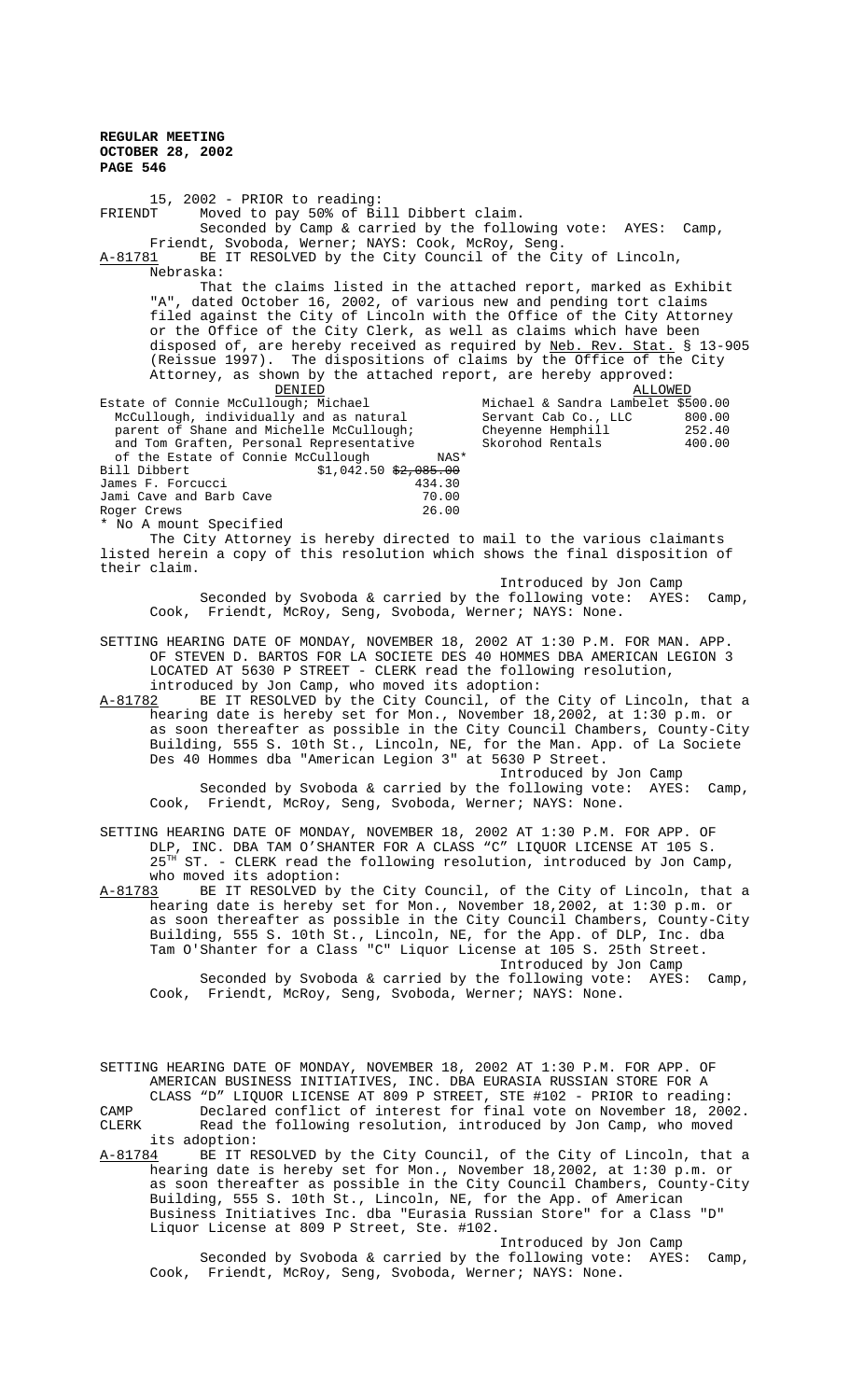#### **PETITIONS & COMMUNICATIONS**

FORMAL PETITION TO VACATE PUBLIC WAY THE EAST-WEST ALLEY, WEST OF  $16^{\text{TH}}$  STREET BETWEEN 2015 S.  $16^{TH}$  ST. & 2025 S.  $16^{TH}$  ST. UP TO INTERSECTING NORTH-SOUTH ALLEY SOUTH TO ROSE SUBMITTED BY JASON CONRAD - CLERK presented said petition which was referred to the Law Dept.

THE FOLLOWING WERE REFERRED TO THE PLANNING DEPT. :

- Use Permit No. 140A App. of Menard, Inc. to modify parking layout and add a garden center at Northeast quadrant of Andermatt Dr. & South  $89<sup>th</sup>$  Street.
- Use Permit No. 145 App. of Robert D. Hampton by Engineering Design Consultants LLC for office development under O-3 zoning at Pine Lake Plaza, Southwest of Pine Lake & 84<sup>th</sup> Street.
- Change of Zone 3373 App of Robert D. Hampton by Engineering Design Consultants, LLC from AGR to R-3 & O-3 to sub-divide for offices and townhouses at Pine Lake Plaza, Southwest of Pine Lake &  $84<sup>th</sup>$ St.
- Change of Zone 3374 App. of Pine Lake Development LLC by Robert D. Hampton form Ag to R-3 for single family units at Northwest of 91st & Pine Lake Rd.

Special Permit 1762A - App. of Pine Lake Development, LLC for single family units northwest of 91<sup>st</sup> & Pine Lake Rd.

Special Permit 1993 - App. of Solid Rock Gymnastics, Inc. to operate Solid Rock Gymnastics, Inc. in an I-1 Zone at Hill Street, location of old Soccer Bubble next to A & R Skating Rink.

Special Permit 1960 - App. of Mary Anne Wells to develop single family dwellings at North of Superior & west of North 14th Street.

#### **REPORTS OF CITY OFFICERS**

CLERK'S LETTER AND MAYOR'S APPROVAL OF ORDINANCES AND RESOLUTIONS PASSED BY COUNCIL OCTOBER 14 & 21, 2002 - CLERK presented said report which was placed on file in the Office of the City Clerk.

INVESTMENT OF FUNDS FOR OCT. 14 THRU OCT. 18, 2002 - CLERK read the following resolution, introduced by Jon Camp, who moved its adoption: A-81785 BE IT HEREBY RESOLVED BY THE CITY COUNCIL of the City of Lincoln,

Nebraska: That the attached list of investments be confirmed and approved, and the City Treasurer is hereby directed to hold said investments until maturity unless otherwise directed by the City Council. Introduced by Jon Camp

Seconded by Svoboda & carried by the following vote: AYES: Camp, Cook, Friendt, McRoy, Seng, Svoboda, Werner; NAYS: None.

- REPORT FROM CITY TREASURER OF TELECOMMUNICATIONS OCCUPATION TAX FOR THE MONTH OF JUNE 2002: TOUCH 1 COMM., CELLULAR ONE; JULY THRU SEPT., 2002: NETIFICE COMM., CLARICOM NETWORKS, ONESTAR LONG DISTANCE, MATRIX, IDT CORP., WINSTAR COMM.; AUGUST, 2002: CELLULAR ONE; SEPT., 2002: TOUCH 1 COMM., NEXTEL WEST, VARTEC TELECOM., BUSINESS TELECOM., ACN COMM., GTC TELECOM., ZONE TELECOM., CELLULAR ONE, LIGHTYEAR COMM., COMDATA TELECOMM., ATT WIRELESS, TRI-M COMM., NOSVA LIMITED, GLYPHICS COMM., NOS COMM., GLOBALCOM, WORKING ASSETS FUNDING SERVICE, AT&T COMM. OF MIDWEST, TOUCH AMERICA, NEXTEL PARTNERS, VIRGIN MOBILE USA, QWEST COMM., INTELLICALL OPERATOR, PRIMUS TELECOMM., ONSTAR CORP., TRACFONE WIRELESS, OPEX COMM., BROADWING TELECOMM., GLOBAL CROSSING TELECOMM., LDMI TELECOMM., BIG PLANET, ASSOCIATION ADMINISTRATORS, RSL, COM, USA, INC. XO LONG DISTANCE SERVICES, AFFINITY NETWORK, ATS MOBILE TELEPHONE, D & D COMM., OPERATOR COMM. - CLERK presented said report which was placed on file in the Office of the City Clerk.
- REPORT FROM CITY TREASURER OF CASH ON HAND AT THE CLOSE OF BUSINESS SEPT. 30, 2002 - CLERK presented said report which was placed on file in the Office of the City Clerk. **(5-21)**
- APPROVING THE DISTRIBUTION OF FUNDS REPRESENTING INTEREST EARNING ON SHORT-TERM INVESTMENTS OF IDLE FUNDS DURING THE MONTH ENDED SEPTEMBER, 2002 CLERK read the following resolution, introduced by Jon Camp, who moved its adoption:<br><u>A-81786</u> BE IT R

BE IT RESOLVED by the City Council of the City of Lincoln, Nebraska: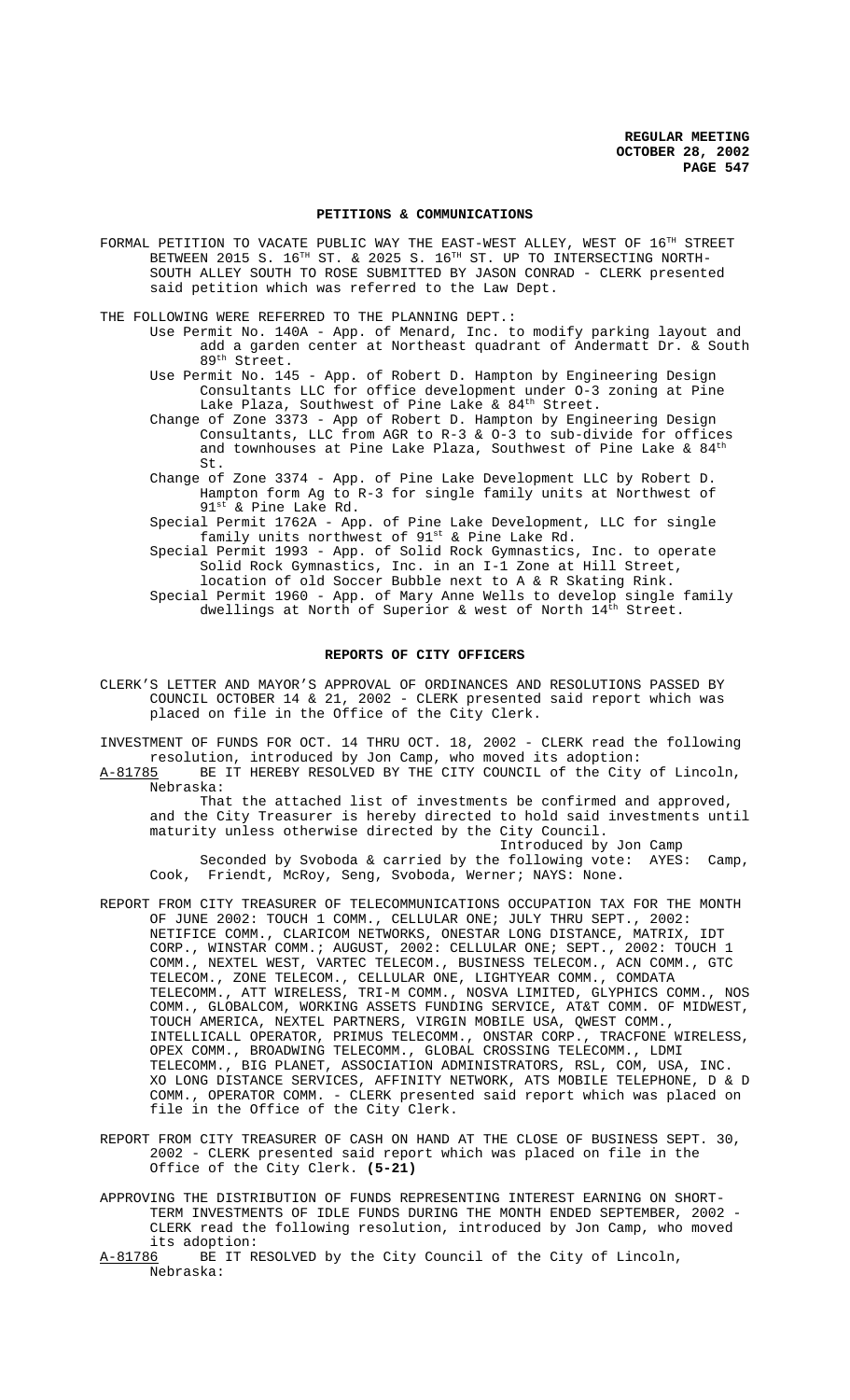> That during the month ended September 30, 2002, \$136,029.35 was earned from short-term investments of "IDLE FUNDS". The same is hereby distributed to the various funds on a pro-rata basis using the balance of each fund and allocating a portion of the interest on the ratio that such balance bears to the total of all fund balances.

> Introduced by Jon Camp Seconded by Svoboda & carried by the following vote: AYES: Camp, Cook, Friendt, McRoy, Seng, Svoboda, Werner; NAYS: None.

ASSESSMENT RESOLUTION FOR DOWNTOWN BUSINESS IMPROVEMENT DISTRICT FOR BOARD OF EQUALIZATION MONDAY, NOVEMBER 4, 2002 AT 1:30 P.M. - CLERK read the following resolution, introduced by Jon Camp, who moved its adoption: A-81787 BE IT RESOLVED by the City Council of the City of Lincoln, Nebraska:

That the cost of providing for the development of public activities and the promotion of public events in the Downtown Business Improvement District including management and promotion and advocacy of retail trade activities or other promotional activities in the district area; enhancement of the enforcement of parking regulations and the provision of security within the district area; the improvement of parking availability; the provision of physical improvements for decoration and security purposes; the maintenance, repair, and reconstruction of improvements of other facilities authorized by the Business Improvement District Act not otherwise subject to maintenance, repair, or reconstruction under or within another business improvement district; any other projects or undertakings for the benefit of the public facilities in the district area; the employment of or contracting for personnel, including administrators, to provide for any service as may be necessary or proper to carry out the purposes of the Business Improvements District Act and cost incidental thereto, be and the same is hereby assessed upon the property in said district described in the proposed Distribution of Assessment attached to this resolution, marked "Proposed Distribution of Assessment of the Downtown Business Improvement District", and made a part hereof; that the cost of said public activities and promotion of public events is the sum of \$267,071.44; that the property set forth in the proposed Distribution of Assessment is specially benefitted by such activities and improvement; that each piece and parcel of property described is specially benefitted in the amount set forth therein, and no property is taxed more than the special benefits accruing thereto by reason of said activities and improvements; that the cost of said activities and improvements is hereby apportioned and assessed upon the several pieces and parcels of property in said district in the manner and amount set forth in the proposed Distribution of Assessment of the Downtown Business Improvement District.

BE IT FURTHER RESOLVED that the City Clerk be and is hereby directed to record this resolution in the minutes of the City Council with the vote thereon by yeas and nays.

Introduced by Jon Camp Seconded by Friendt & carried by the following vote: AYES: Camp, Cook, Friendt, McRoy, Seng, Svoboda, Werner; NAYS: None.

ASSESSMENT RESOLUTION FOR DOWNTOWN MAINTENANCE IMPROVEMENT DISTRICT FOR BOARD OF EQUALIZATION MONDAY, NOVEMBER 4, 2002 AT 1:30 P.M. - CLERK read the following resolution, introduced by Jon Camp, who moved its adoption:

A-81788 BE IT RESOLVED by the City Council of the City of Lincoln, Nebraska:

That the cost of providing for the development of public activities and the promotion of public events in the Downtown Maintenance Improvement District including management and promotion and advocacy of retail trade activities or other promotional activities in the district area; enhancement of the enforcement of parking regulations and the provision of security within the district area; the improvement of parking availability; the provision of physical improvements for decoration and security purposes; the maintenance, repair, and reconstruction of improvements of other facilities authorized by the Business Improvement District Act not otherwise subject to maintenance, repair, or reconstruction under or within another business improvement district; any other projects or undertakings for the benefit of the public facilities in the district area; the employment of or contracting for personnel, including administrators, to provide for any service as may be necessary or proper to carry out the purposes of the Business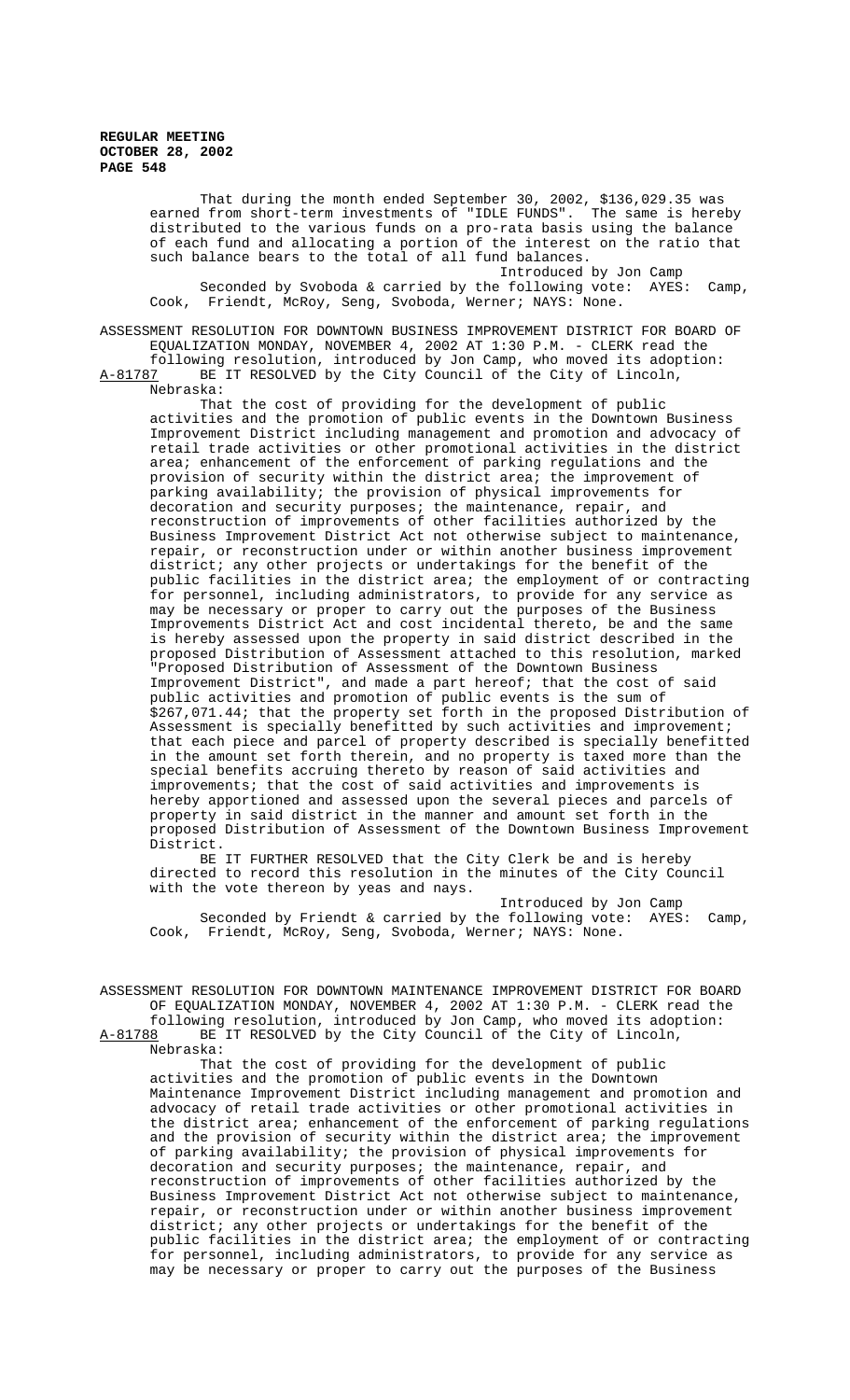Improvements District Act and cost incidental thereto, be and the same is hereby assessed upon the property in said district described in the proposed Distribution of Assessment attached to this resolution, marked "Proposed Distribution of Assessment of the Downtown Maintenance Improvement District", and made a part hereof; that the cost of said public activities and promotion of public events is the sum of \$181,474.76; that the property set forth in the proposed Distribution of Assessment is specially benefitted by such activities and improvement; that each piece and parcel of property described is specially benefitted in the amount set forth therein, and no property is taxed more than the special benefits accruing thereto by reason of said activities and improvements; that the cost of said activities and improvements is hereby apportioned and assessed upon the several pieces and parcels of property in said district in the manner and amount set forth in the proposed Distribution of Assessment of the Downtown Maintenance Improvement District.

BE IT FURTHER RESOLVED that the City Clerk be and is hereby directed to record this resolution in the minutes of the City Council with the vote thereon by yeas and nays.

Introduced by Jon Camp Seconded by Svoboda & carried by the following vote: AYES: Camp, Cook, Friendt, McRoy, Seng, Svoboda, Werner; NAYS: None.

ASSESSMENT RESOLUTION FOR CORE BUSINESS IMPROVEMENT DISTRICT OVERLAY FOR BOARD OF EQUALIZATION MONDAY, NOVEMBER 4, 2002 AT 1:30 P.M. - CLERK read the following resolution, introduced by Jon Camp, who moved its adoption:

A-81789 BE IT RESOLVED by the City Council of the City of Lincoln, Nebraska:

That the cost of providing for the development of public activities and the promotion of public events in the Core Business Improvement District Overlay including management and promotion and advocacy of retail trade activities or other promotional activities in the district area; enhancement of the enforcement of parking regulations and the provision of security within the district area; the improvement of parking availability; the provision of physical improvements for decoration and security purposes; the maintenance, repair, and reconstruction of improvements of other facilities authorized by the Business Improvement District Act not otherwise subject to maintenance, repair, or reconstruction under or within another business improvement district; any other projects or undertakings for the benefit of the public facilities in the district area; the employment of or contracting for personnel, including administrators, to provide for any service as may be necessary or proper to carry out the purposes of the Business Improvements District Act and cost incidental thereto, be and the same is hereby assessed upon the property in said district described in the proposed Distribution of Assessment attached to this resolution, marked "Proposed Distribution of Assessment of the Core Business Improvement District Overlay", and made a part hereof; that the cost of said public activities and promotion of public events is the sum of \$139,120.87; that the property set forth in the proposed Distribution of Assessment is specially benefitted by such activities and improvement; that each piece and parcel of property described is specially benefitted in the amount set forth therein, and no property is taxed more than the special benefits accruing thereto by reason of said activities and improvements; that the cost of said activities and improvements is hereby apportioned and assessed upon the several pieces and parcels of property in said district in the manner and amount set forth in the proposed Distribution of Assessment of the Core Business Improvement District Overlay.

BE IT FURTHER RESOLVED that the City Clerk be and is hereby directed to record this resolution in the minutes of the City Council with the vote thereon by yeas and nays.

Introduced by Jon Camp

Seconded by Svoboda & carried by the following vote: AYES: Camp, Cook, Friendt, McRoy, Seng, Svoboda, Werner; NAYS: None.

## **ORDINANCES - 1ST READING**

AMENDING TITLE 27 OF THE LINCOLN MUNICIPAL CODE (ZONING ORDINANCE) TO ADD A NEW SECTION 27.82.010 TO PROVIDE A TITLE, AUTHORITY AND APPLICABILITY; TO ADD A NEW SECTION 27.82.020 TO PROVIDE LEGISLATIVE FINDINGS AND PURPOSE; TO ADD A NEW SECTION 27.82.030 TO PROVIDE INTENT; TO ADD A NEW SECTION 27.82.040 TO PROVIDE DEFINITIONS; TO ADD A NEW SECTION 27.82.050 TO PROVIDE FOR IMPOSITION OF IMPACT FEES; TO ADD A NEW SECTION 27.82.060 TO PROVIDE EXEMPTIONS FROM IMPACT FEES; TO ADD A NEW SECTION 27.82.070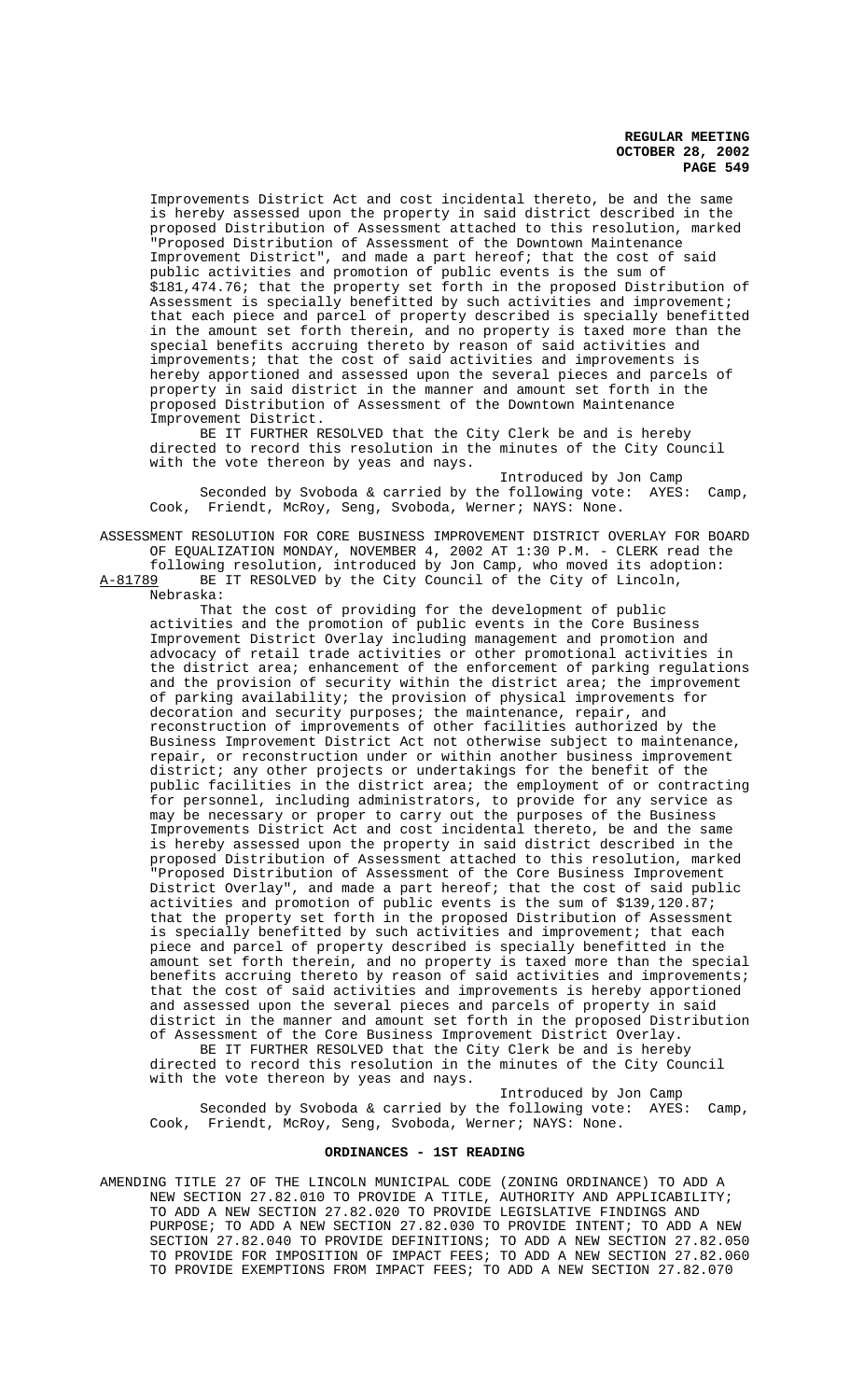TO PROVIDE FOR THE CREATION OF AN IMPACT FEE FUND AND IMPACT FEE ACCOUNTS; TO ADD A NEW SECTION 27.82.080 TO PROVIDE FOR REFUNDS OF IMPACT FEES PAID; TO ADD A NEW SECTION 27.82.090 TO PROVIDE FOR POST-ORDINANCE DEVELOPER AGREEMENTS REGARDING IMPACT FEE FACILITIES; TO ADD A NEW SECTION 27.82.100 TO PROVIDE FOR DEVELOPER REIMBURSEMENT FOR PRE-ORDINANCE PARTICIPATION IN FINANCING OR CONSTRUCTING IMPACT FEE FACILITIES; AND TO ADD A NEW SECTION 27.82.110 TO PROVIDE FOR MISCELLANEOUS PROVISIONS. (IN CONNECTION W/02-161, 02R-247, 02R-207) - CLERK read an ordinance, introduced by Jon Camp, amending Title 27 of the Lincoln Municipal Code relating to zoning by adding a new section 27.82.010 to provide a title, authority and applicability; to add a new Section 27.82.020 to provide legislative findings and purpose; to add a new Section 27.82.020 to provide intent; to add a new Section 27.82.040 to provide definitions; to add a new Section 27.82.050 to provide for imposition of impact fees; to add a new Section 27.82.060 to provide exemptions from impact fees; to add a new Section 27.82.070 to provide for the creation of an impact fee fund and impact fee accounts; to add a new Section 27.82.080 to provide for refunds of impact fees paid; to add a new Section 27.82.090 to provide for post-ordinance developer agreements regarding Impact Fee Facilities; to add a new Section 27.82.100 to provide for developer reimbursement for pre-ordinance participation in financing or constructing Impact Fee Facilities; and to add a new Section 27.82.110 to provide for miscellaneous provisions, as hitherto existing the first time.

- AMENDING TITLE 26 OF THE LINCOLN MUNICIPAL CODE (LAND SUBDIVISION ORDINANCE) TO AMEND SECTION 26.23.040 TO MODIFY THE REFERENCE TO THE COMPREHENSIVE PLAN AND TO INCREASE THE MINIMUM RIGHT-OF-WAY WIDTH FOR BIKEWAYS FROM A 14-FOOT EASEMENT TO A 20-FOOT EASEMENT; AND TO AMEND SECTION 26.23.160 TO REQUIRE A DEDICATION OF LAND OR PAYMENT OF AN IMPACT FEE FOR NEIGHBORHOOD PARKS AND TRAILS.(IN CONNECTION W/02-160, 02R-247, 02R-207) - CLERK read an ordinance, introduced by Jon Camp, amending Section 26.23.040 of the Lincoln Municipal Code to amend Table 26.23.040 to modify the reference to the Comprehensive Plan and to increase the minimum right-of-way width for bikeways from a 14-foot easement to a 20 foot easement; amending Section 26.23.160 of the Lincoln Municipal Code to require a dedication of land or payment of an impact fee for neighborhood parks and trails; and repealing Sections 26.23.040, 26.23.160 of the Lincoln Municipal Code as hitherto existing the first time.
- AUTHORIZING AND PROVIDING FOR THE ISSUANCE OF REVENUE BONDS OF THE WATER SYSTEM OF THE CITY OF LINCOLN, NEBRASKA, AND DECLARING AN EMERGENCY. (REQUEST TO HAVE  $2^{ND}$  &  $3^{RD}$  READING 11/18/02) - PRIOR to reading:

WERNER  $\sim$  Moved to have 2nd reading & a request for 3rd Reading on 11/18/02. Seconded by Svoboda & carried by the following vote: AYES: Camp, Cook, Friendt, McRoy, Seng, Svoboda, Werner; NAYS: None. CLERK Read an ordinance, introduced by Jon Camp, authorizing and

- providing for the issuance of revenue bonds of the water system of the City of Lincoln, Nebraska, and declaring an emergency, the first time.
- AUTHORIZING AND PROVIDING FOR THE ISSUANCE OF NOT TO EXCEED \$58,000,000 AGGREGATE PRINCIPAL AMOUNT OF LINCOLN WATER SYSTEM REVENUE AND REFUNDING BONDS IN ONE OR MORE SERIES, AND RELATED MATTERS, AND DECLARING AN EMERGENCY. (REQUEST TO HAVE  $2^{ND}$  &  $3^{RD}$  READING 11/18/02) - WERNER Moved to have 2nd reading & a request for 3rd Reading on 11/18/02. Seconded by Svoboda & carried by the following vote: AYES: Camp, Cook, Friendt, McRoy, Seng, Svoboda, Werner; NAYS: None.
- CLERK Read an ordinance, introduced by Jon Camp, authorizing and providing for the issuance of not to exceed \$58,000,000 aggregate principal amount of Lincoln Water System Revenue and Refunding Bonds in one or more series, and related matters, and declaring an emergency, the first time.
- AMENDING THE PAY SCHEDULE FOR A CERTAIN EMPLOYEE GROUP PREFIXED BY THE LETTER "E" BY CHANGING THE PAY RANGE OF PERSONNEL CLERK FROM E01 TO X11 - CLERK read an ordinance, introduced by Jon Camp, amending Section 1 of Ordinance No. 18048 relating to the pay schedules of employees whose classifications are assigned to the pay range which is prefixed by the letter "E", and Section 1 of Ordinance No. 18053 relating to the pay schedules of employees whose classifications are assigned to the pay range which is prefixed by the letter "X" by moving the job classification "Personnel Clerk" from the Excluded Pay Plan, E Ranges, to the Excluded Pay Plan, X Ranges, the first time.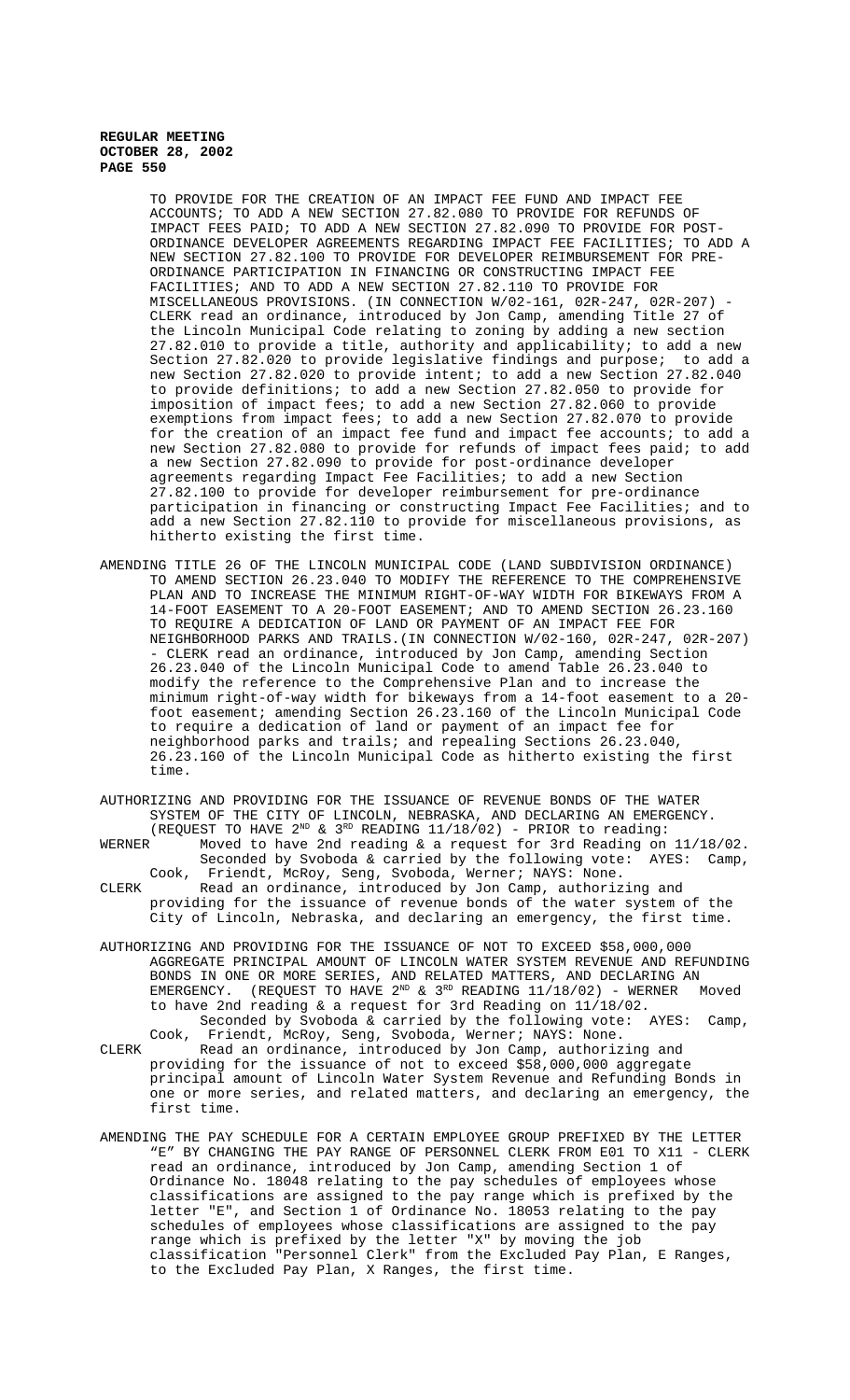AMENDING THE PAY SCHEDULE FOR CERTAIN EMPLOYEE GROUPS PREFIXED BY THE LETTERS "A" AND "C" TO CREATE THE CLASSIFICATIONS OF "SOLID WASTE OPERATIONS SUPERVISOR" AND "UTILITY ENGINEERING SPECIALIST" - CLERK read an ordinance, introduced by Jon Camp, amending Section 1 of Ordinance No. 18047 relating to the pay schedules of employees whose classifications are assigned to the pay range which is prefixed by the letter "A" by creating the job classification of "Solid Waste Operations Supervisor"; and amending Section 3 of Ordinance No. 18047 relating to the pay schedules of employees whose classifications are assigned to the pay range which is prefixed by the letter "C" by creating the job classification of "Utility Engineering Specialist", the first time.

## **ORDINANCES - 3RD READING**

VACATING THE NORTH 18' OF GLADE STREET FROM SOUTH 48TH STREET EAST 124.2 FT. - CLERK read the following ordinance, introduced by Ken Svoboda, vacating the north 18' of Glade Street from South 48th Street east 124.2 ft., the third time.

SVOBODA Moved to pass ordinance as read.

Seconded by Seng & **LOST** by the following vote: AYES: None; NAYS: Camp, Cook, Friendt, McRoy, Seng, Svoboda, Werner.

The ordinance, having **LOST**, was assigned File **#38-4419**, & was placed on file in the Office of the City Clerk.

AMENDING SECTION 4.24.070 OF THE LINCOLN MUNICIPAL CODE RELATING TO THE SPECIFIC POWERS AND DUTIES OF THE LINCOLN ELECTRIC SYSTEM ADMINISTRATIVE BOARD TO SPECIFY THAT THE RATE-MAKING AUTHORITY RESERVED TO THE LINCOLN CITY COUNCIL RELATES TO RETAIL ELECTRIC RATES ONLY.(REQUEST OF LES TO HAVE  $2^{ND}$  &  $3^{RD}$  READING 10/21/02) - CLERK read the following ordinance, introduced by Ken Svoboda, amending Section 4.24.070 of the Lincoln Municipal Code relating to the specific powers and duties of the Lincoln Electric System Administrative Board to specify that the rate-making authority reserved to the Lincoln City Council relates to retail

electric rates only, the third time.<br>SVOBODA Moved to read ordinance as rea Moved to read ordinance as read.

Seconded by Friendt & carried by the following vote: AYES: Camp, Cook, Friendt, McRoy, Seng, Svoboda, Werner; NAYS: None.

The ordinance, being numbered **#18082**, is recorded in Ordinance Book 25, Page

CHANGE OF ZONE 76HP - APPLICATION OF THE SIGMA PHI EPSILON FOUNDATION OF NEBRASKA TO DESIGNATE THE SIGMA PHI EPSILON HOUSE AT 601 NORTH 16TH STREET, AS A LANDMARK - CLERK read the following resolution, introduced by Ken Svoboda, for a Change of Zone 76HP, the application of the Sigma Phi Epsilon Foundation of Nebraska to designate the Sigma Phi Epsilon House at 601 North 16th Street, as a landmark, the third time.<br>SVOBODA Moved to pass ordinance as read. Moved to pass ordinance as read.

Seconded by Seng & carried by the following vote: AYES: Camp, Cook, Friendt, McRoy, Seng, Svoboda, Werner; NAYS: None. The ordinance, being numbered **#18083**, is recorded in Ordinance Book 25, Page

CHANGE OF ZONE 3378 - APPLICATION OF THE NEAR SOUTH NEIGHBORHOOD ASSOCIATION FOR A CHANGE OF ZONE FROM R-5 RESIDENTIAL AND R-6 RESIDENTIAL TO R-2 RESIDENTIAL ON PROPERTY LOCATED IN THE "MOUNT EMERALD" AREA OF THE NEAR SOUTH NEIGHBORHOOD GENERALLY LOCATED AT SOUTH 18TH STREET TO SOUTH 21ST AND 22ND STREETS, FROM A TO F STREETS - CLERK read the following ordinance, introduced by Ken Svoboda, for a Change of Zone 3378, the application of the Near South Neighborhood Association for a Change of Zone from R-5 Residential and R-6 Residential to R-2 Residential on property located in the "Mount Emerald" area of the Near South Neighborhood generally located at South 18th Street to South 21st and 22nd Streets, from A to F Streets, the third time.<br>SVOBODA Moved to pass ordinance as read.

Moved to pass ordinance as read. Seconded by Seng & carried by the following vote: AYES: Camp, Cook, Friendt, McRoy, Seng, Svoboda, Werner; NAYS: None.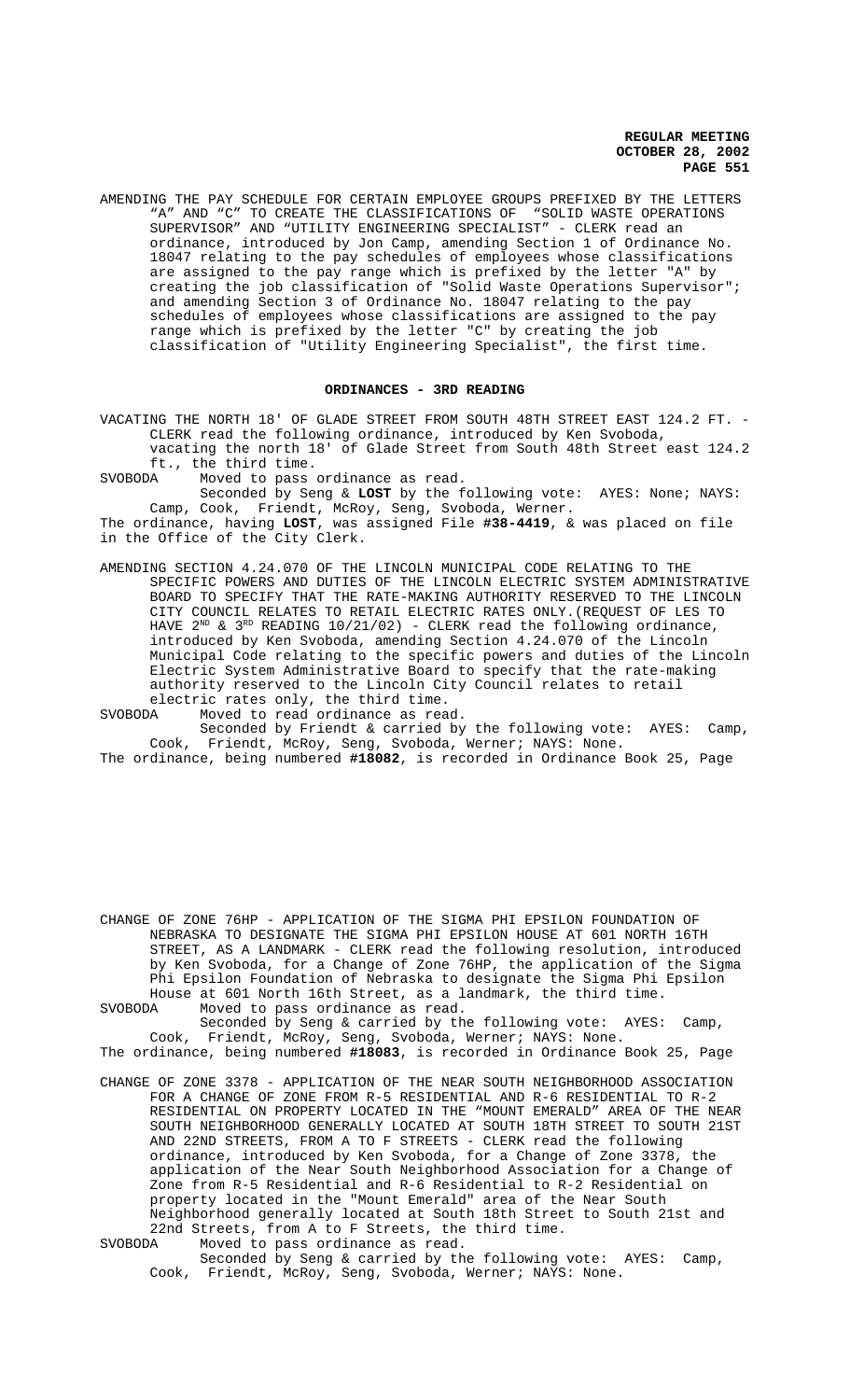The ordinance, being numbered **#18084**, is recorded in Ordinance Book 25, Page

#### **RECONSIDERATION**

APPROVING WAIVERS OF DESIGN STANDARDS FOR SIDEWALKS ON THE WEST SIDE OF SOUTH  $70^{\text{TH}}$  STREET ADJACENT TO LOTS 1 AND 2, HICKORY CREST  $4^{\text{TH}}$  ADDITION AND THE SIDEWALK WITHIN THE PEDESTRIAN EASEMENT BETWEEN LOTS 1 AND 2, HICKORY CREST 4TH ADDITION FROM KING'S COURT TO SOUTH 70TH STREET - PRIOR to reading:

MCROY Moved to call the question

Seconded by Seng & carried by the following vote: AYES: Camp, Cook, Friendt, McRoy, Seng, Svoboda; NAYS: Werner.

CLERK read the following resolution, re-introduced by Coleen Seng, who moved

its adoption:<br>A-81742 WHEREAS WHEREAS, the Final Plat of Hickory Crest 4th Addition was previously approved by the City of Lincoln; and

WHEREAS, the conditions of approval of said Final Plat included the requirement that the subdivider install sidewalks along the west side of South 70th Street adjacent to Lots 1 and 2, and in the pedestrian easement between Lots 1 and 2, from King's Court to South 70th Street of said Final Plat; and

WHEREAS, applicant has requested a modification to waive said requirements pursuant to § 26.31.010 of the Lincoln Municipal Code; and WHEREAS, the Planning Commission has reviewed said request and has made recommendations thereon; and

WHEREAS, the City Council finds that the strict application of all requirements would result in actual difficulties or substantial hardship or injustice to the property owner.

NOW, THEREFORE, BE IT RESOLVED by the City of Lincoln, Nebraska: That the requirements of the Final Plat of Hickory Crest 4th Addition relating to the installation of sidewalks along the west side of South 70th Street adjacent to Lots 1 and 2, and within the pedestrian easement between Lots 1 and 2, Hickory Crest 4th Addition, are hereby waived; provided, however, nothing herein shall be construed to preclude the City Council from ordering the construction of sidewalks in said locations at any time in the future upon proper notice to the owners, their successors or assigns.

All other conditions for approval of the Final Plat of Hickory Crest 4th Addition shall remain in full force and effect. Introduced by Coleen Seng

Seconded by Camp & carried by the following vote: AYES: Camp, Friendt, McRoy, Seng, Svoboda; NAYS: Cook, Werner.

APPLICATION OF BJT, L.L.C. DBA "THE OFFICE" FOR A CLASS I LIQUOR LICENSE AT 1211 O STREET (10/21/02 - MOTION TO RECONSIDER/WITHDRAW APPLICATION ON 10/28/02) - PRIOR to reading:

CAMP Moved to place Resolution on Pending until manager app. comes forward.

Seconded by Seng & carried by the following vote: AYES: Camp, Cook, Friendt, McRoy, Seng, Svoboda, Werner; NAYS: None.

# **MISCELLANEOUS BUSINESS**

#### **PENDING LIST -**

CAMP Moved to extend the Pending List to November 4, 2002. Seconded by Seng & carried by the following vote: AYES: Camp, Cook, Friendt, McRoy, Seng, Svoboda, Werner; NAYS; None.

CAMP Moved to approve the resolutions to have Public Hearing on November 4, 2002. Seconded by Seng & carried by the following vote: AYES: Camp, Cook, Friendt, McRoy, Seng, Svoboda, Werner; NAYS; None.

#### **ADJOURNMENT**

**11:21 P.M.**